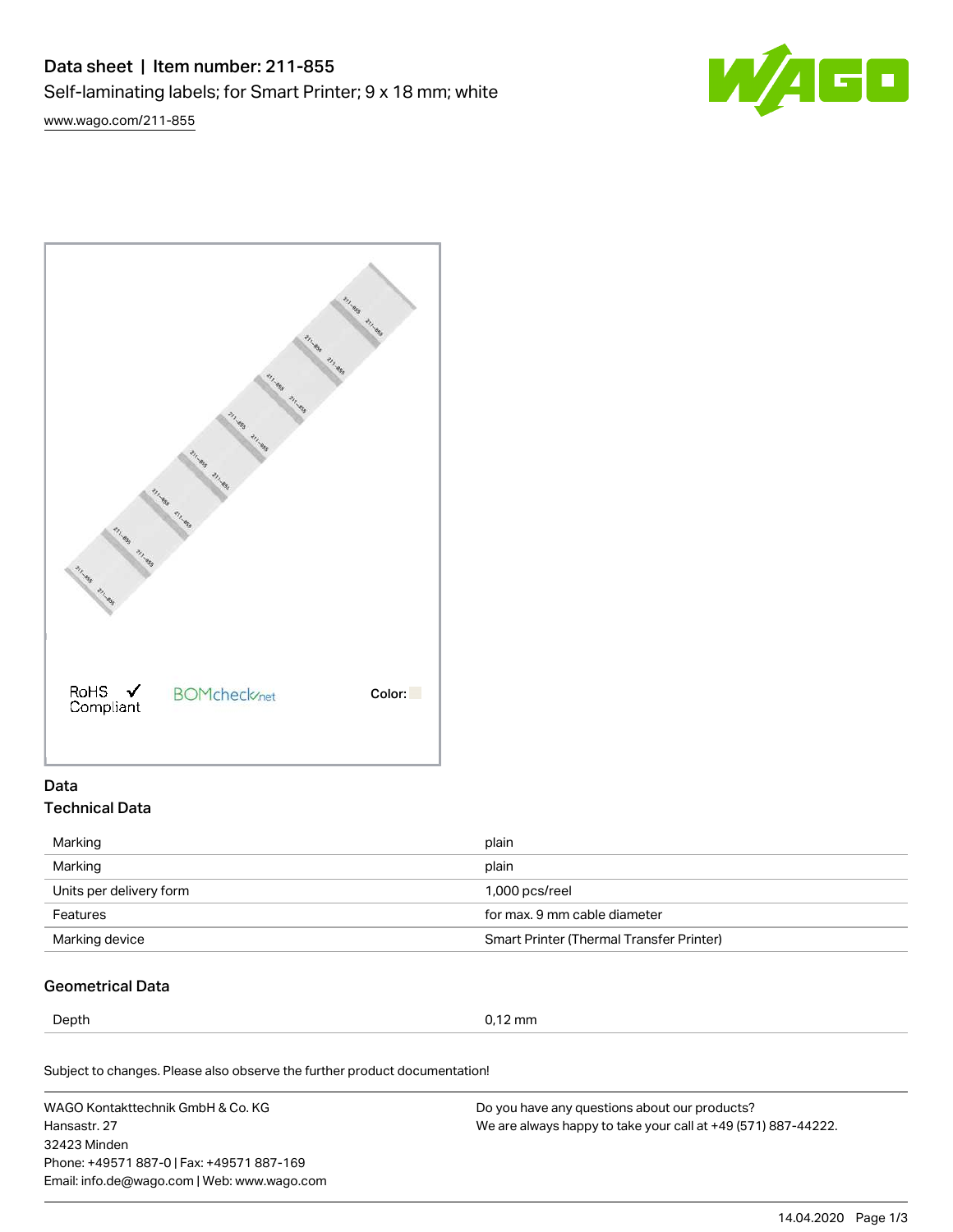[www.wago.com/211-855](http://www.wago.com/211-855)



|  | Marking surface | $9 \times 18$ mm |
|--|-----------------|------------------|
|--|-----------------|------------------|

#### Mechanical data

| Mounting type    | Wrapping                                             |  |
|------------------|------------------------------------------------------|--|
| Smear resistance | smudge-proof in conjunction with 258-5014 Ink Ribbon |  |

## Material Data

| Color                | white              |
|----------------------|--------------------|
| Material             | <b>PVC</b>         |
| Adhesive information | Acrylic; permanent |
| Halogen-free         | Yes                |
| Weight               | 129.6g             |

## Environmental Requirements

| Surrounding air (storage) temperature   | 10 … 22 °C  |
|-----------------------------------------|-------------|
| Surrounding air (operating) temperature | -30  120 °C |
| Relative humidity                       | 40  50 %    |

## Commercial data

| Product Group      | 2 (Terminal Block Accessories) |  |
|--------------------|--------------------------------|--|
| Packaging type     | <b>BOX</b>                     |  |
| Country of origin  | DE                             |  |
| <b>GTIN</b>        | 4050821656852                  |  |
| Customs Tariff No. | 39191080888                    |  |

## **Counterpart**

## Compatible products

#### Marking accessories

ı

| المحم | Item no.: 258-5000<br>Thermal transfer printer; Smart Printer; for complete control cabinet marking; 300 dpi | www.wago.com/258-5000 |
|-------|--------------------------------------------------------------------------------------------------------------|-----------------------|
|       |                                                                                                              |                       |

# Downloads **Documentation**

#### Additional Information

Subject to changes. Please also observe the further product documentation!

WAGO Kontakttechnik GmbH & Co. KG Hansastr. 27 32423 Minden Phone: +49571 887-0 | Fax: +49571 887-169 Email: info.de@wago.com | Web: www.wago.com

Do you have any questions about our products? We are always happy to take your call at +49 (571) 887-44222.